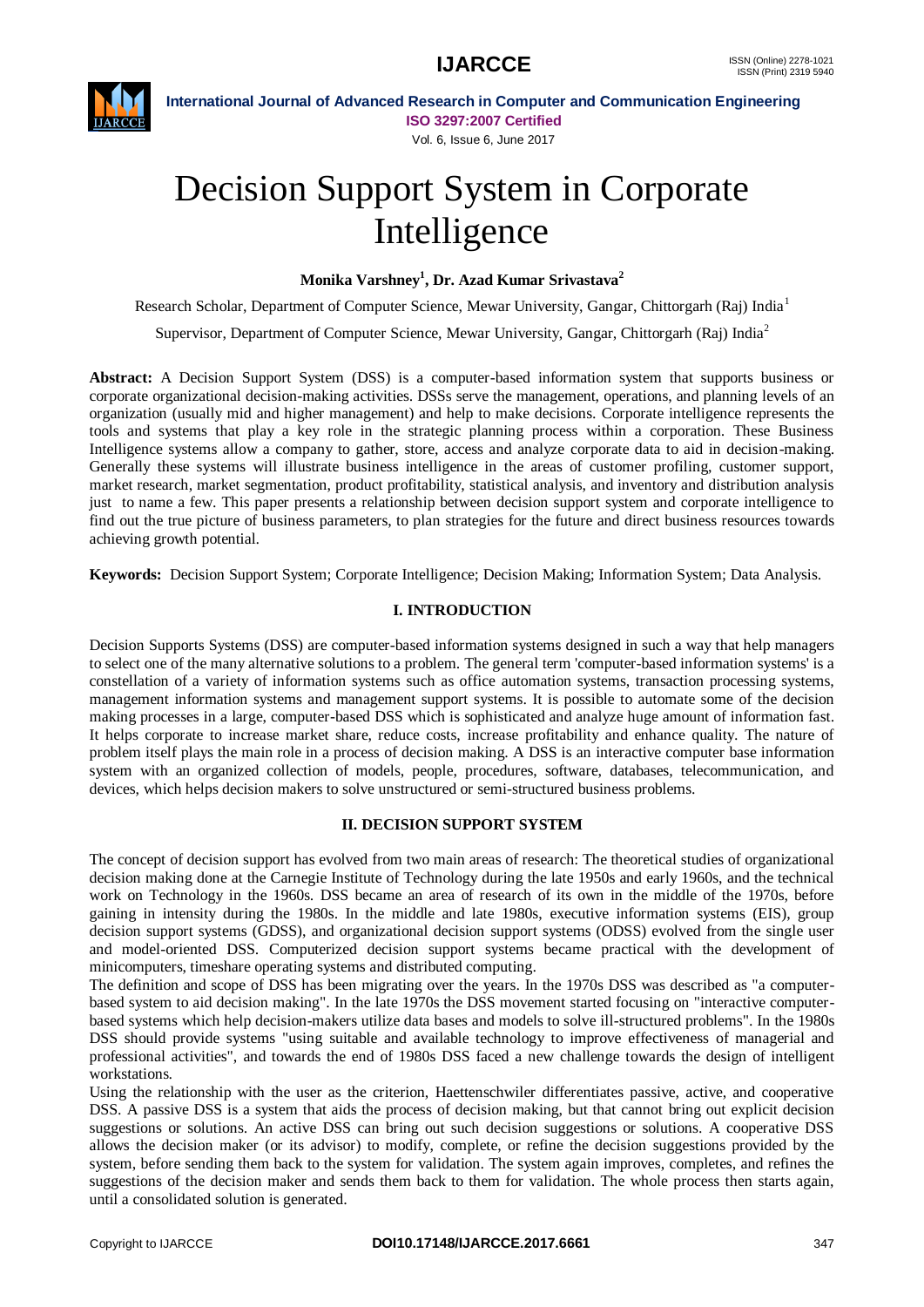

#### **International Journal of Advanced Research in Computer and Communication Engineering ISO 3297:2007 Certified**

Vol. 6, Issue 6, June 2017

Taxonomy for DSS has been created by Daniel Power. Using the mode of assistance as the criterion, Power differentiates communication-driven DSS, data-driven DSS, document-driven DSS, knowledge-driven DSS, and model-driven DSS.

# **A. Data driven DSS**

Includes file drawer and management reporting systems, data warehousing and analysis systems, Executive Information Systems (EIS) and Geographic Information Systems (GIS). Data-Driven DSS emphasize access to and manipulation of large databases of structured data and especially a time-series of internal company data and sometimes external data.

# **B. Model driven DSS**

Includes systems that use accounting and financial models, representational models, and optimization models. Model-Driven DSS emphasize access to and manipulation of a model. Simple statistical and analytical tools provide the most elementary level of functionality. Some OLAP systems that allow complex analysis of data may be classified as hybrid DSS systems providing modeling, data retrieval and data summarization functionality. Model-Driven DSS use data and parameters provided by decision-makers to aid them in analyzing a situation, but they are not usually data intensive.

# **C. Knowledge driven DSS**

We can suggest or recommend actions to managers. These DSS are person-computer systems with specialized problem-solving expertise. The "expertise" consists of knowledge about a particular domain, understanding of problems within that domain, and "skill" at solving some of these problems. A related concept is Data Mining. It refers to a class of analytical applications that search for hidden patterns in a database. Data mining is the process of sifting through large amounts of data to produce data content relationships. Data Mining tools can be used to create hybrid Data-Driven and Knowledge-Driven DSS.

# **D. Document driven DSS**

Integrates a variety of storage and processing technologies to provide complete document retrieval and analysis. The Web provides access to large document databases including databases of hypertext documents, images, sounds and video. A search engine is a powerful decision-aiding tool associated with this type of DSS.

#### **E. Communication driven and group DSS**

Where communication driven DSS includes communication, collaboration and coordination and GDSS focus on supporting groups of decision makers to analyze problem situations and performing group decision making tasks.

# **III. CORPORATE INTELLIGENCE**

It provides vital information on current and future business partners and other matters when organizations want to reduce risk, enter new markets, solve corporate problems, undertake corporate investigations and enhance business opportunities. Companies often seek corporate intelligence prior to entering into investments, joint ventures and acquisitions. It can be crucial in doing business in emerging offshore markets where reliable information on individuals and organizations can be scarce. It complements and augments the financial and legal due diligence undertaken by mainstream advisers.

Extracting Corporate Intelligence includes: 'integrity analysis' of important persons & of the corporate concern involved, forensic accounting & "doing investigations" of concerned data, facts, projects, business risks involved and key persons for an intelligent decision making and any likely future or imminent "litigation". The global network of corporate intelligence practitioners locate, collect and analyze information from public and confidential sources around the world.

Corporate intelligence also identifies and mitigates potential or current risks facing an organization and help resolve questions arising from quantitative abnormalities. Corporate intelligence is the focused collection and analysis of information regarding an unfamiliar subject that is used to deliver key insights to decision makers in support of a major business concern, corporate action such as an investment or acquisition, internal inquiry or consideration of risk factors. Corporate intelligence practitioners will find the combination of the distinct qualitative and quantitative skill sets to be the most needed sills to identify and mitigate risks, interrogate the facts of an alleged circumstance or rectify the aftermath of a negative event.

The practice of corporate intelligence centers on research and analysis of qualitative information regarding a subject of interest, being either an entity, a person, or an issue. Corporate intelligence is the process of reviewing key aspects of a company to determine its strengths and weaknesses. Investors and industry analysts review corporations to determine if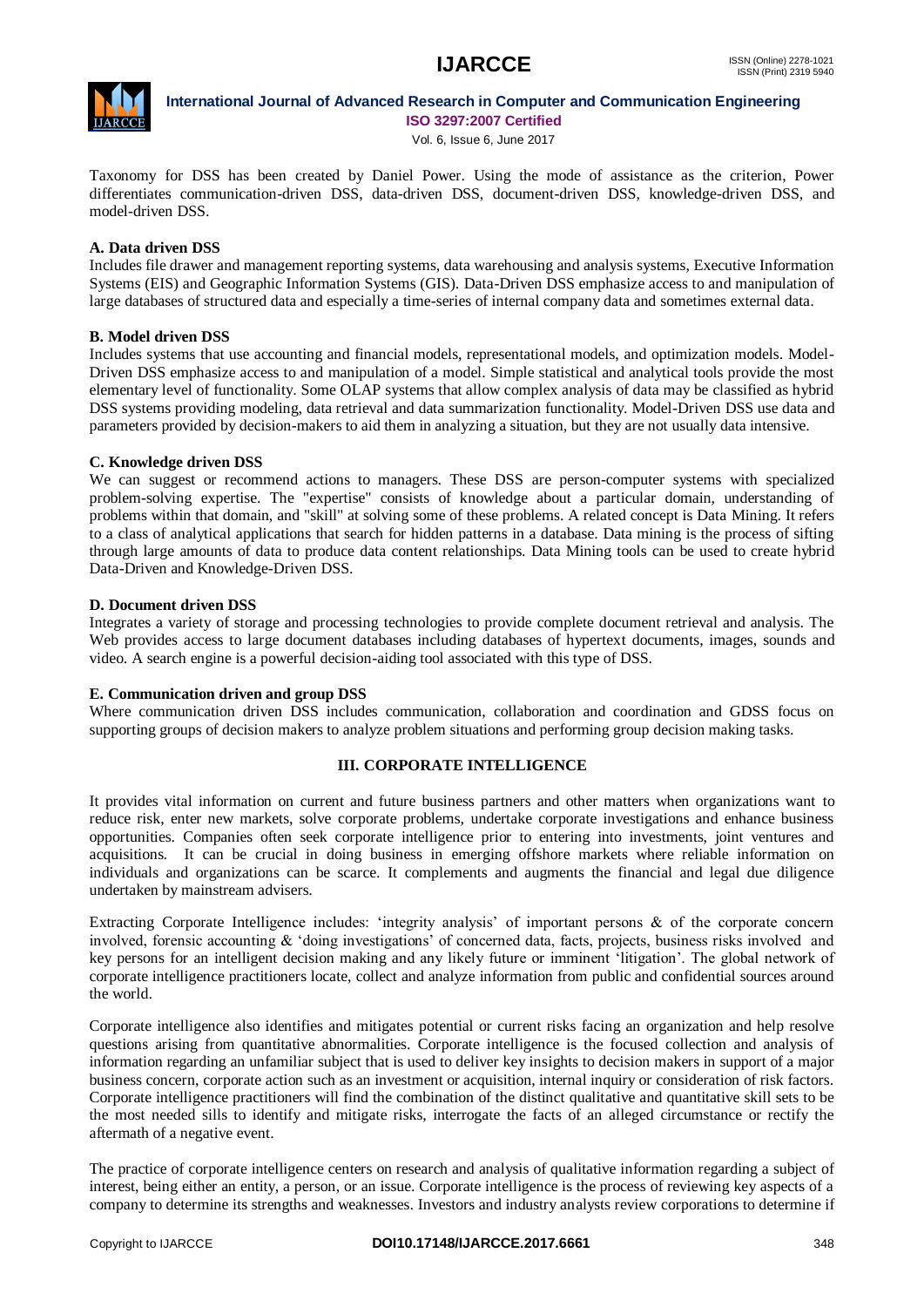

**International Journal of Advanced Research in Computer and Communication Engineering ISO 3297:2007 Certified**

Vol. 6, Issue 6, June 2017

they provide solid growth opportunities to outside investors. This paper presents decision support system integration with corporate analysis to identify business opportunities, strategize for the future and direct business resources towards that growth potential.

# **IV. DSS - CORPORATE INTELLIGENCE RELATIONSHIP**

The key similarity in these two definitions is "making corporate decisions", and in particular both concepts are focused on helping to make these decisions in a better and easier way. The other important similarity is they both involve decision making "based on data". After analyzing both corporate intelligence and DSS, Corporate Intelligence is a broad category of applications and technologies for gathering, storing, analyzing, and providing access to data to help enterprise users make better business decisions. In the same manner A decision support system (DSS) is a computer program application that analyzes business data and presents it so that users can make business decisions more easily.

The key similarity in these two definitions is "making business decisions", and in particular both concepts are focused on helping to make these decisions in a better and easier way. The other important similarity is they both involve decision making "based on data".

In the early 1970"s Scott-Morton defined DSS as "interactive computer based systems, which help decision makers utilize data and models to solve unstructured problems.

Keen and Scott -Morton (1978) provided another classic definition: "Decision support systems couple the intellectual resources of individuals with the capabilities of the computer to improve the quality of decisions. It is a computer a computer--based support system for management decision makers who deal with semi- structured problems"

To make it much clearer we introduce pictorial summary of corporate intelligence and DSS components on this Figure.



**Figure:** Components of BI and DSS

# **V. CONCLUSION**

Corporate intelligence is a set of methodologies, processes, architecture, and technologies that transforms raw data into meaningful and useful information used to enable more effective strategic, tactical and operational insight and decision making. As well as Decision Support Systems (DSS) are a specific class of computerized information system that supports business and organizational decision-making activities. A properly-designed DSS is an interactive softwarebased system intended to help decision makers compile useful information from raw data, documents, personal knowledge, and/or business models to identify and solve problems and make decisions. So Decision support system is highly related with corporate intelligence.